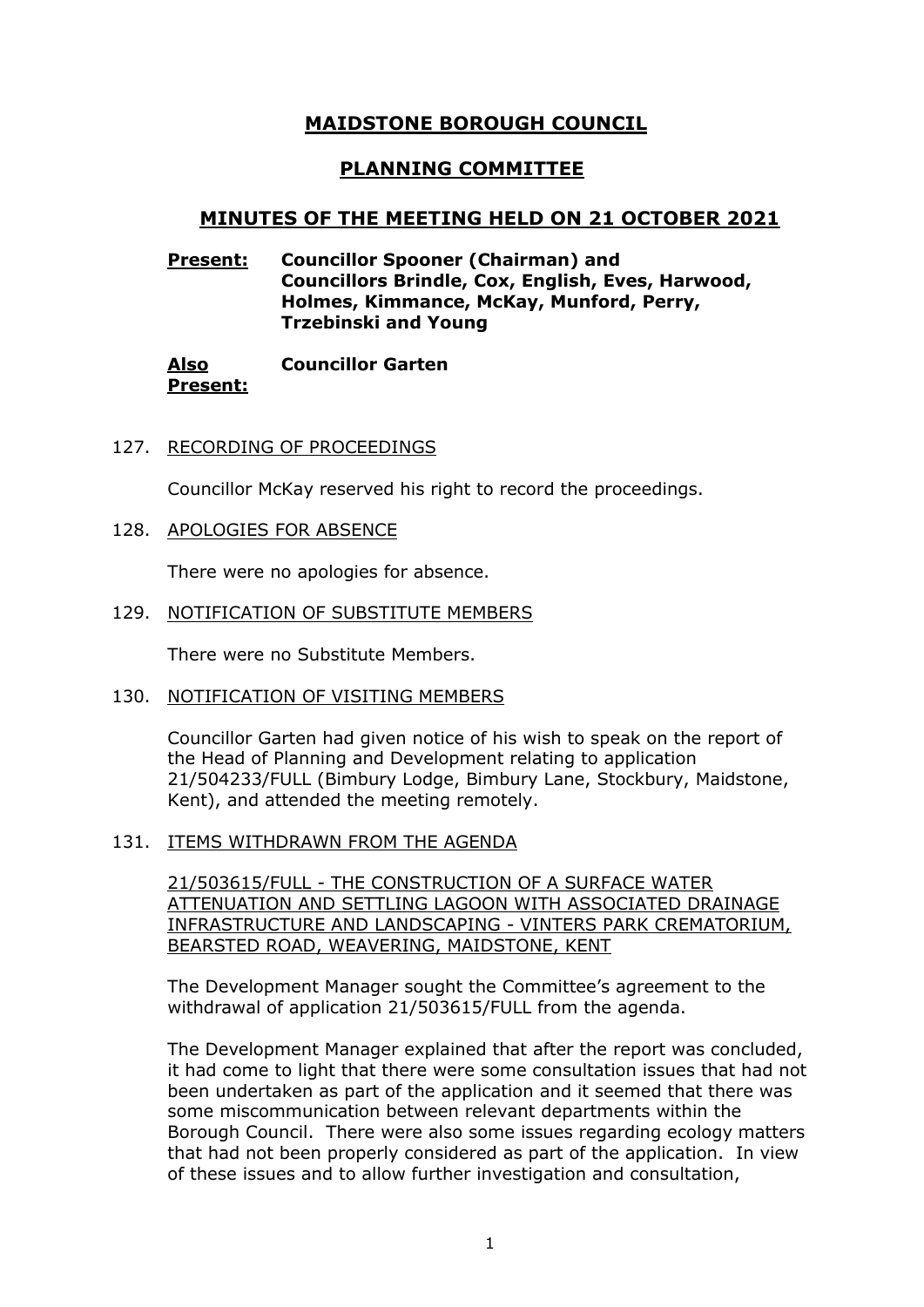including investigation of possible alternative sites, it was recommended that the application be withdrawn from the agenda.

**RESOLVED:** That agreement be given to the withdrawal of application 21/503615/FULL from the agenda.

## 132. URGENT ITEMS

The Chairman said that he intended to take the verbal updates in the Officer presentations as urgent items as they contained further information relating to the applications to be considered at the meeting.

## 133. DISCLOSURES BY MEMBERS AND OFFICERS

With regard to the report of the Head of Planning and Development relating to application 21/503982/FULL (Newnham Court Shopping Village, Bearsted Road, Weavering, Kent), Councillor Brindle said that she had attended the site on a fact-finding visit at which time the applicant had discussed the application. She had made it very clear to the applicant on a number of occasions during her conversation with him that as a Member of the Borough Council's Planning Committee, she could not be seen as being pre-determined and as such she could not give him advice. Having made that statement, she was coming to the meeting with an open mind and intended to take part in the debate and to vote.

## 134. DISCLOSURES OF LOBBYING

The following disclosures of lobbying were noted:

| Item<br>13. | 21/503982/FULL - Newnham<br>Court Shopping Village,<br>Bearsted Road, Weavering, | Councillors Brindle, English,<br>Eves, Holmes, McKay, Munford,<br>Spooner and Young |
|-------------|----------------------------------------------------------------------------------|-------------------------------------------------------------------------------------|
|             | Kent                                                                             |                                                                                     |
| Item        | 21/504233/FULL - Bimbury                                                         | Councillors Brindle, English,                                                       |
| 14.         | Lodge, Bimbury Lane,                                                             | Eves, Harwood, Holmes, Perry,                                                       |
|             | Stockbury, Maidstone, Kent                                                       | Spooner and Young                                                                   |
| Item        | 21/503615/FULL - Vinters                                                         | <b>Councillor Harwood</b>                                                           |
| 15.         | Park Crematorium, Bearsted                                                       |                                                                                     |
|             | Road, Weavering, Maidstone,                                                      | <b>WITHDRAWN FROM THE</b>                                                           |
|             | Kent                                                                             | <b>AGENDA</b>                                                                       |
| Item        | 21/503673/TPOA - 18 Peter                                                        | <b>Councillor Harwood</b>                                                           |
| 16.         | Pease Close, Kingswood,                                                          |                                                                                     |
|             | Maidstone, Kent                                                                  |                                                                                     |
| Item        | 21/504210/FULL - 3 The                                                           | Councillors Brindle, Holmes,                                                        |
| 17.         | Bungalows, Church Street,                                                        | Munford, Spooner and Young                                                          |
|             | Teston, Maidstone, Kent                                                          |                                                                                     |
| Item        | 21/502623/FULL - Land                                                            | Councillors English, Eves and                                                       |
| 18.         | Adjacent to Bridge House,                                                        | Perry                                                                               |
|             | Couchman Green Lane,                                                             |                                                                                     |
|             | Staplehurst, Tonbridge, Kent                                                     |                                                                                     |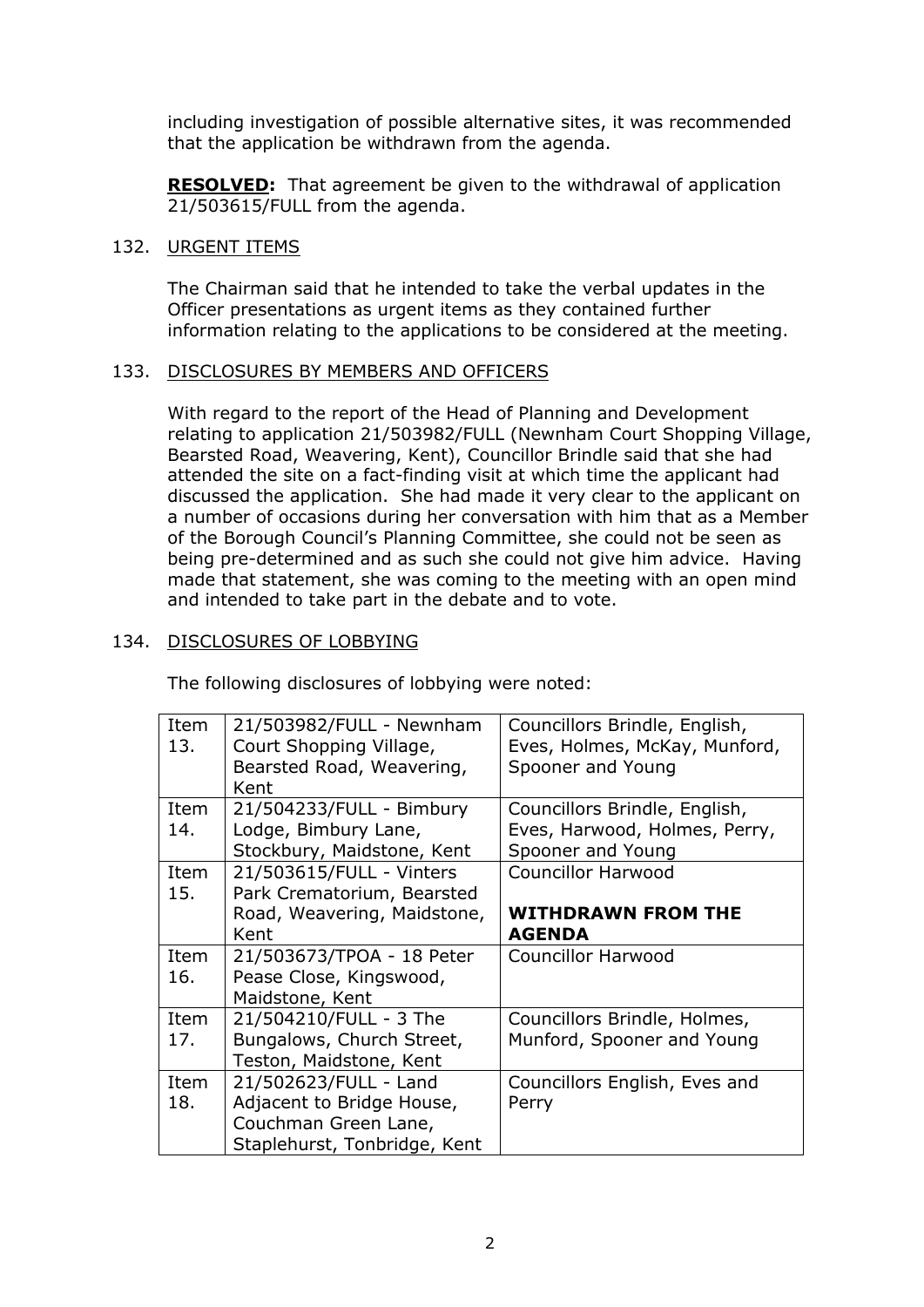See Minute 139 below

## 135. EXEMPT ITEMS

**RESOLVED:** That the items on the agenda be taken in public as proposed.

#### 136. MINUTES OF THE MEETING HELD ON 23 SEPTEMBER 2021

**RESOLVED:** That the Minutes of the meeting held on 23 September 2021 be approved as a correct record and signed.

### 137. PRESENTATION OF PETITIONS

There were no petitions.

## 138. DEFERRED ITEMS

20/504386/FULL - CHANGE OF USE OF THE LAND FOR THE SITING OF 3 NO. STATIC CARAVANS AND 3 NO. TOURING CARAVANS FOR GYPSY/TRAVELLER OCCUPATION (REVISED SCHEME TO 18/506342/FULL) - THE ORCHARD PLACE, BENOVER ROAD, YALDING, KENT

20/505611/SUB - SUBMISSION OF DETAILS TO DISCHARGE CONDITION 18 - FOUL AND SURFACE WATER SEWERAGE DISPOSAL SUBJECT TO 14/502010/OUT - DICKENS GATE, MARDEN ROAD, STAPLEHURST, TONBRIDGE, KENT

The Development Manager said that he had nothing further to report in respect of these applications at present. However, he had asked the Case Officer to bring application 20/504386/FULL back to the Committee as soon as possible as it had been deferred since December 2020.

139. 21/502623/FULL - RETROSPECTIVE APPLICATION FOR THE RETENTION OF A STORAGE UNIT AND SUMMER HOUSE TOGETHER WITH MINOR EXTENSION OF THE ACCESS TRACK IN CONNECTION WITH THE USE OF LAND AS A HOBBY FARM AT LAND ASSOCIATED WITH BRIDGE HOUSE, COUCHMAN GREEN LANE (RE-SUBMISSION OF 20/502913/FULL) - LAND ADJACENT TO BRIDGE HOUSE, COUCHMAN GREEN LANE, STAPLEHURST, TONBRIDGE, KENT

The Committee considered the report of the Head of Planning and Development.

In introducing the application, the Major Projects Manager advised the Committee that he wished to:

• Amend condition 2 (External Facing Materials – Storage Container Building) to require the external facing materials to be implemented within the set timeframe in accordance with the approved details (rather than reference to an acceptable degree);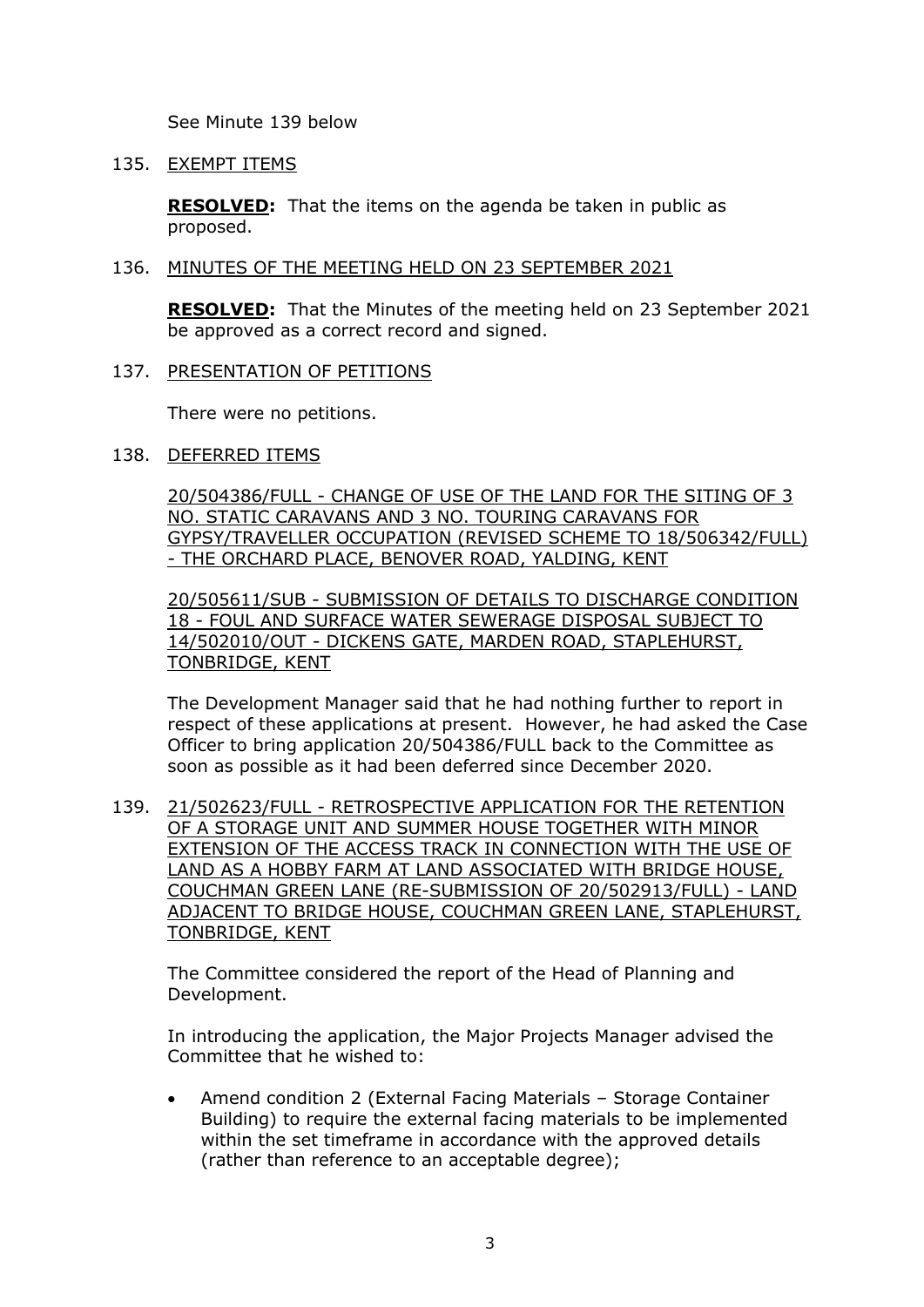- Amalgamate conditions 3 (Landscape Scheme) and 4 (Landscaping Implementation) into a single condition and to include a penalty clause to the effect that if the landscaping works are not completed within the first planting season following their approval, then the storage container and the summer house shall be removed from the site;
- Add another condition preventing the erection of any other buildings or structures that would otherwise be permitted development; effectively removing permitted development rights for any structures other than those which exist already; and
- Amend the reference to policy DM34 in section 3.0 of the report to read policy DM36.

Councillor Perry read out a statement on behalf of Councillor Bowden of Staplehurst Parish Council who was unable to address the Committee remotely due to connectivity issues.

Mr Robinson addressed the meeting in person on behalf of the applicant.

## **RESOLVED:**

1. That permission be granted subject to the conditions set out in the report, with:

The amendment of condition 2 (External Facing Materials – Storage Container Building) to require the external facing materials to be implemented within the set timeframe in accordance with the approved details (rather than reference to an acceptable degree);

The amalgamation of conditions 3 (Landscape Scheme) and 4 (Landscaping Implementation) into a single condition and to include a penalty clause to the effect that if the landscaping works are not completed within the first planting season following their approval, then the storage container and the summer house shall be removed from the site;

An additional condition preventing the erection of any other buildings or structures that would otherwise be permitted development; effectively removing permitted development rights for any structures other than those which exist already; and

An additional condition to cover boundary treatments and internal fencing to protect landscape margins particularly along the boundary with the Public Right of Way.

2. That the Head of Planning and Development be given delegated powers to finalise the wording of the amended and additional conditions and to amend any other conditions as a consequence.

Voting: 10 – For 2 – Against 0 – Abstentions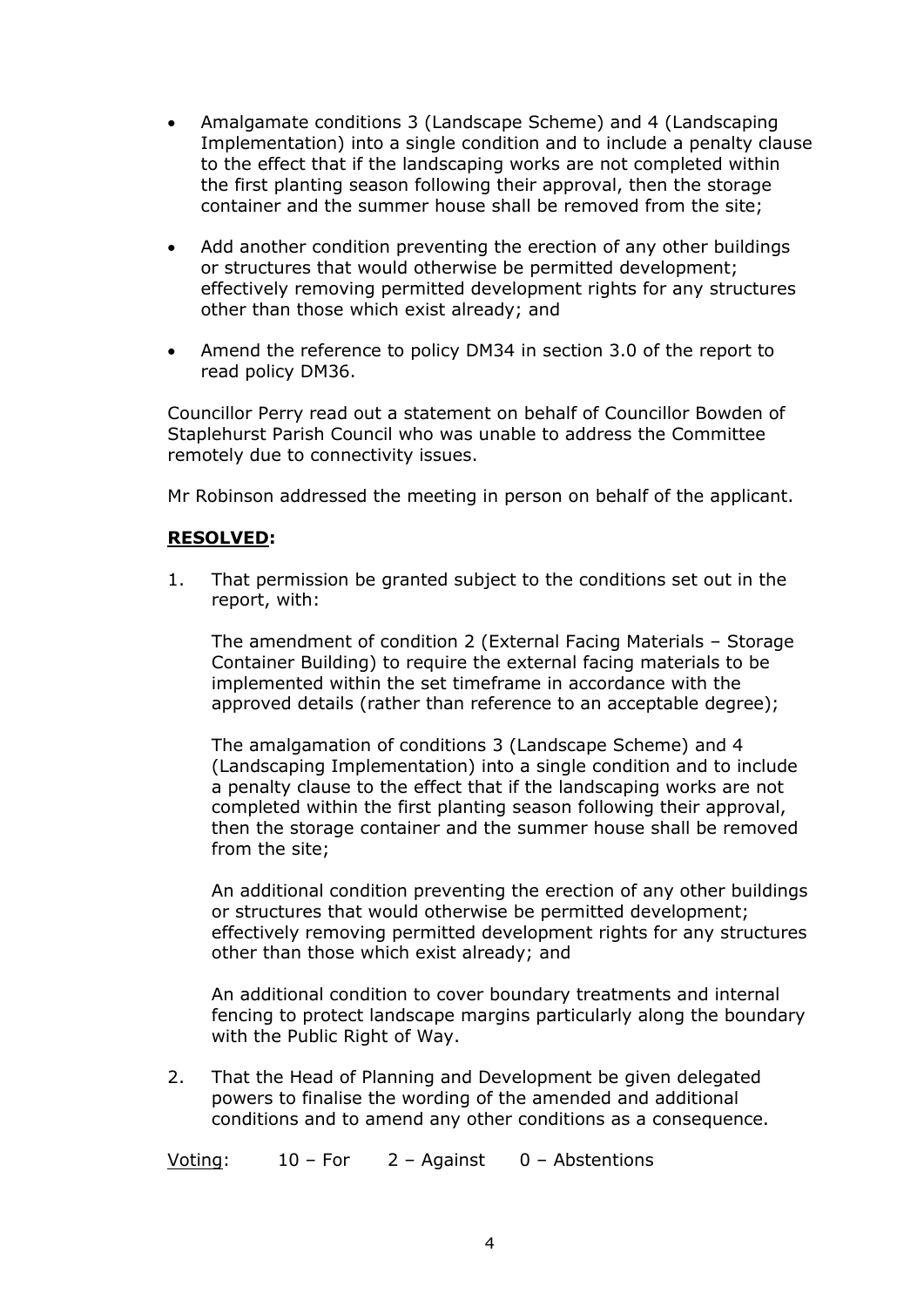Note: Councillor Kimmance joined the meeting after consideration of this application (6.58 p.m.). He said that he had no disclosures of interest and that he had been lobbied on agenda items 14 (21/504233/FULL - Bimbury Lodge, Bimbury Lane, Stockbury, Maidstone, Kent), 16 (21/503673/TPOA - 18 Peter Pease Close, Kingswood, Maidstone, Kent) and 17 (21/504210/FULL - 3 The Bungalows, Church Street, Teston, Maidstone, Kent).

140. 21/504233/FULL - CHANGE OF USE OF LAND TO BIJOU GLAMPING RETREAT, CONSISTING OF 4(NO) CANVAS BELL TENTS, 1(NO) SHEPHERD HUT, ERECTION OF 1(NO) TOILET/SHOWER BLOCK AND ASSOCIATED PARKING. CONVERSION OF STABLE BLOCK, INTO BAR, 3(NO) SLEEPING PODS, KITCHEN AND DINING AREA/TEA ROOM - BIMBURY LODGE, BIMBURY LANE, STOCKBURY, MAIDSTONE, KENT

The Committee considered the report of the Head of Planning and Development.

Mr Cathcart, an objector, Councillor Moody of Stockbury Parish Council, and Councillor Garten (Visiting Member) addressed the meeting remotely.

Contrary to the recommendation of the Head of Planning and Development, the Committee agreed to refuse permission. In making this decision, the Committee considered that the proposed development would be contrary to policy for the following summarised reasons:

*The proposal would represent an over intensive tourism use of the site with insufficient parking provision on the site and would result in a development that would bring in disturbance and break the tranquillity of the area causing harm to the Kent Downs AONB and its functioning. Given the narrow plot size, it would not be possible to appropriately mitigate this harm and it would not be possible to screen or buffer the development with appropriate landscaping or provide net biodiversity gain as required by the National Planning Policy Framework (2021).*

*Given the intensity of the use proposed, the proximity of neighbouring properties and the size of the plot, the proposals would have a detrimental impact on the amenity of neighbouring occupiers through the coming and going of holiday makers and through on-site activities which cannot be mitigated given the size of the plot.*

The Development Manager requested that delegated powers be given to the Head of Planning and Development to finalise the reasons for refusal based on the key issues cited above.

**RESOLVED:** That permission be refused and that the Head of Planning and Development be given delegated powers to finalise the reasons for refusal to include those key issues cited above.

Voting: 13 – For 0 – Against 0 - Abstentions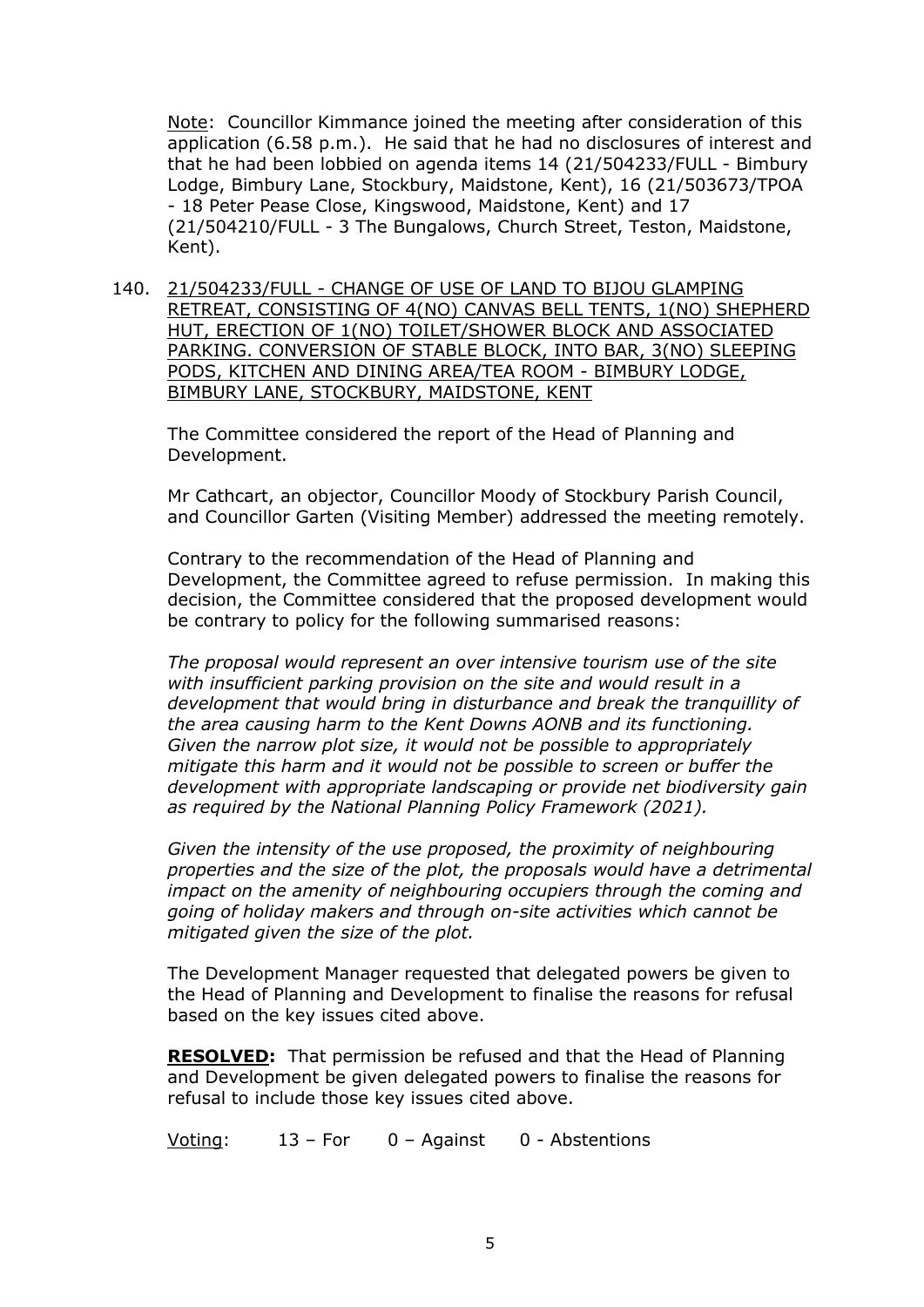## 141. 21/504210/FULL - DEMOLITION OF CONSERVATORY AND ERECTION OF SINGLE STOREY REAR/SIDE EXTENSION - 3 THE BUNGALOWS, CHURCH STREET, TESTON, MAIDSTONE, KENT

The Committee considered the report of the Head of Planning and Development.

Councillor Coulling of Teston Parish Council read out a statement on behalf of Mr Edmonds, an objector, in person.

Councillor Coulling then addressed the meeting on behalf of Teston Parish Council.

Mr Older addressed the meeting remotely on behalf of his brother, the applicant.

**RESOLVED:** That permission be granted subject to the conditions set out in the report.

Voting: 13 – For 0 – Against 0 – Abstentions

142. 21/503982/FULL - RETROSPECTIVE APPLICATION FOR RETENTION OF THE EXISTING CONCRETE SLAB HARDSTANDING AREA - NEWNHAM COURT SHOPPING VILLAGE, BEARSTED ROAD, WEAVERING, KENT

The Committee considered the report of the Head of Planning and Development.

In introducing the application, the Development Manager advised the Committee that he wished to amend condition 1(i)(b) (Management Plan) to read "Measures to provide a net biodiversity gain ecological enhancement, including bat and bird boxes". This was principally on the basis that it was considered that it would not be possible to achieve a biodiversity net gain on the site given that the proposal related to operational works i.e., the retention of the hardstanding that had been put down.

Mr Cook, an objector, addressed the meeting in person.

## **RESOLVED:**

1. That permission be granted subject to the conditions set out in the report, with:

The amendment of condition 1(i) (Management Plan) to require that the Management Plan shall include an acoustic survey to demonstrate whether an acoustic barrier is required to protect the amenity of the occupants of Newnham Court. If the survey demonstrates that an acoustic barrier is required, then details of the barrier including its height and extent shall be submitted to and agreed by the Local Planning Authority;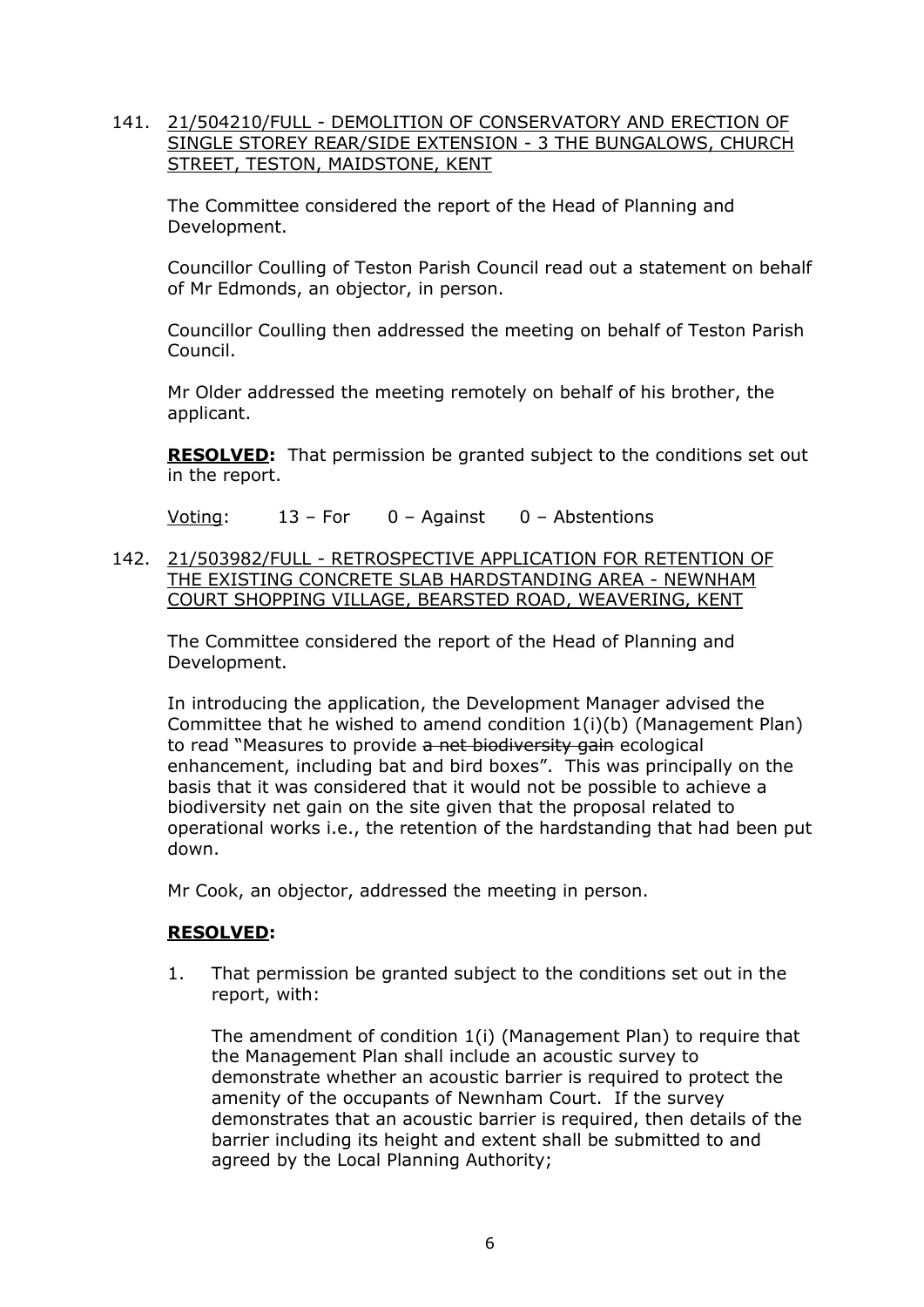The amendment of condition 1(i)(b) (Management Plan) to read "Measures to provide a net biodiversity gain ecological enhancement, including bat and bird boxes"; and

The amendment of condition 1(i) (Management Plan) to require that the Management Plan shall include details of bunding around the perimeter of the entire site with landscaping in accordance with the Landscape Character Guidelines to mitigate landscape and amenity harm and help provide biodiversity gain.

2. That the Head of Planning and Development be given delegated powers to finalise the wording and the timing of amended condition 1 and to amend any other conditions as a consequence.

Voting: 9 – For 2 – Against 2 – Abstentions

## 143. 21/503673/TPOA - TPO APPLICATION FOR 1 X (T1) SEMI- MATURE OAK TREE - FELL TO GROUND LEVEL - 18 PETER PEASE CLOSE, KINGSWOOD, MAIDSTONE, KENT

The Committee considered the report of the Head of Planning and Development.

Mrs King addressed the meeting in person in support of the application.

Mrs King explained that the applicant was unable to attend the meeting due to work commitments.

## **RESOLVED:**

- 1. That permission be refused for the reasons set out in the report with an informative inviting the applicant to discuss further the management of the tree with the Borough Council with a view to an application being submitted for tree works that could be looked more favourably upon.
- 2. That the Head of Planning and Development be given delegated powers to finalise the wording of the informative.

Voting: 13 – For 0 – Against 0 – Abstentions.

## 144. APPEAL DECISIONS

The Committee considered the report of the Head of Planning and Development setting out details of appeal decisions received since the last meeting.

**RESOLVED:** That the report be noted.

Note: Councillor Harwood left the meeting after consideration of this report (9.27 p.m.).